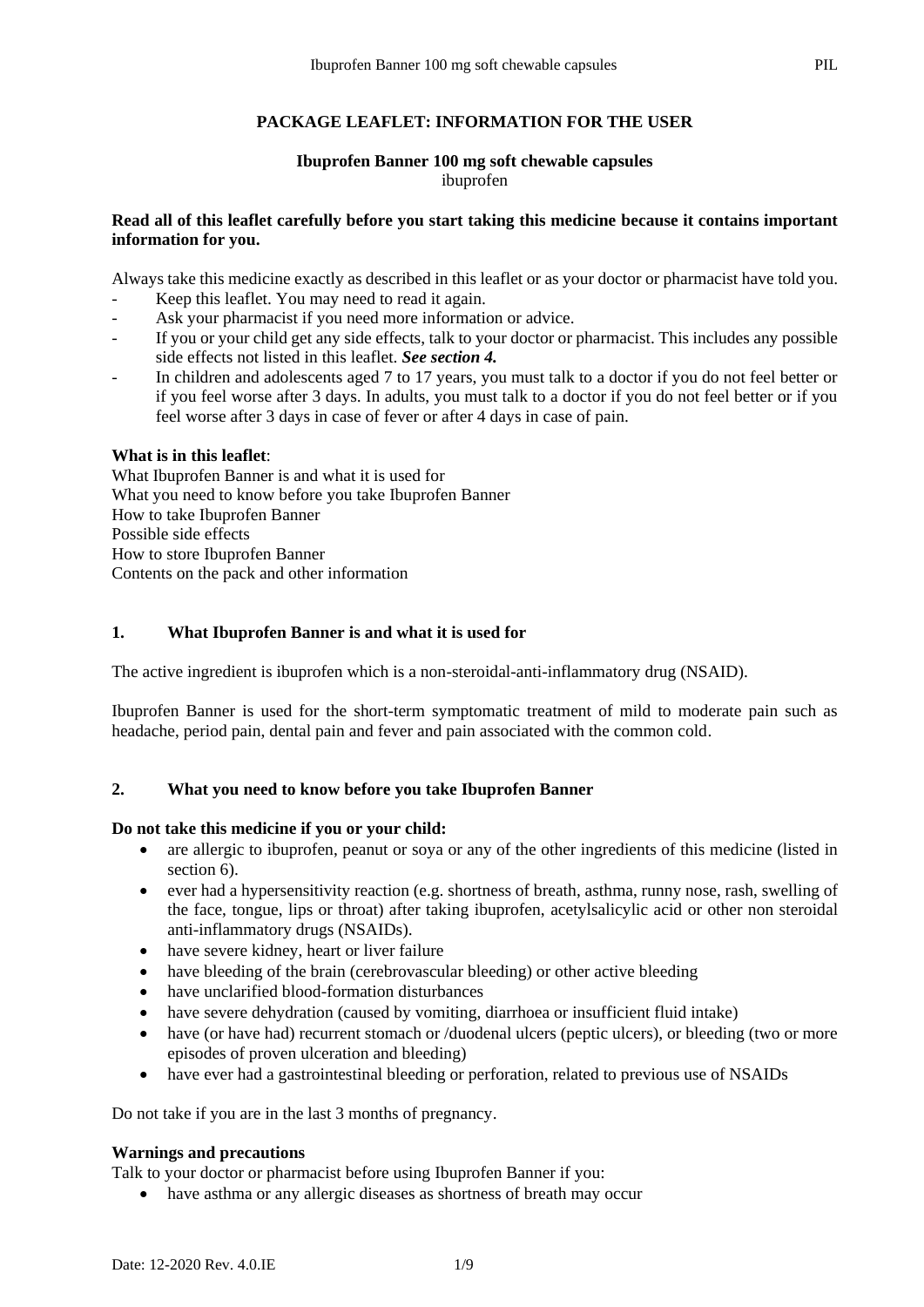- suffer from hayfever, nasal polyps or chronic obstructive respiratory disorders an increased risk of allergic reactions exists. The allergic reactions may present as asthma attacks (so-called analgesic asthma), Quincke's oedema or urticaria
- have, or have had bowel problems
- have reduced renal function
- have liver disorders. In prolonged administration of Ibuprofen Banner regular checking of the liver values, the kidney function, as well as of the blood count, is required.
- caution should be advised if you are taking other medicines which could increase the risk of ulceration or bleeding, such as oral corticosteroids (such as prednisolone), medicines for thinning the blood (such as warfarin), selective serotonin-reuptake inhibitors (a medicine for depression) or anti-platelet agents (such as acetylsalicylic acid).
- are taking another NSAID medicine (including COX-2 inhibitors such as celecoxib or etoricoxib) as taking these together should be avoided (see section "Other medicines and Ibuprofen Banner").
- have SLE (Systemic Lupus Erythematosus, a condition of the immune system affecting connective tissue resulting in joint pain, skin changes and disorders of other organs) or a mixed connective tissue disease
- have certain hereditary blood formation disorder (e.g. acute intermittent porphyria)
- suffer from coagulation disturbances
- serious skin reactions have been reported in association with Ibuprofen Banner treatment. You should stop taking this product and seek medical attention immediately, if you develop any skin rash, lesions of the mucous membranes, blisters or other signs of allergy since this can be the first signs of a very serious skin reaction. See section 4.
- suffer from chronic inflammatory bowel disease such as Crohn's disease or ulcerative colitis
- are dehydrated, as there is a risk of renal impairment in dehydrated children
- have just had major surgery
- have chicken pox (varicella), as it is advisable to avoid use of Ibuprofen Banner during period of infection.
- have an infection please see heading "Infections" below.

Undesirable effects may be minimized by using the minimum effective dose for the shortest duration necessary to control symptoms.

Gastro-intestinal bleeding, ulceration or perforation, which can be fatal, has been reported with all NSAIDs at any time during treatment, with or without warning symptoms or a previous history of serious gastrointestinal events. When gastrointestinal bleeding or ulceration occurs, the treatment should be stopped immediately. The risk of gastrointestinal bleeding, ulceration or perforation is higher with increasing NSAID doses, in patients with a history of ulcer, particularly if complicated with haemorrhage or perforation (see section 2 Do not use Ibuprofen Banner) and in the elderly. These patients should commence treatment on the lowest dose available. Combination therapy with protective agents (e.g. misoprostol or proton pump inhibitors) should be considered for those patients, and also those requiring concomitant lowdose acetylsalicylic acid, or other drugs likely to increase gastrointestinal risk.

In general, the habitual use of (several sorts of) analgesics can lead to lasting severe kidney problems with the risk of renal failure (analgesic nephropathy).

## Infections

Ibuprofen Banner may hide signs of infections such as fever and pain. It is therefore possible that Ibuprofen Banner may delay appropriate treatment of infection, which may lead to an increased risk of complications. This has been observed in pneumonia caused by bacteria and bacterial skin infections related to chickenpox. If you take this medicine while you have an infection and your symptoms of the infection persist or worsen, consult a doctor without delay.

Anti-inflammatory/pain-killer medicines like ibuprofen may be associated with a small increased risk of heart attack or stroke, particularly when used at high doses. Do not exceed the recommended dose or duration of treatment.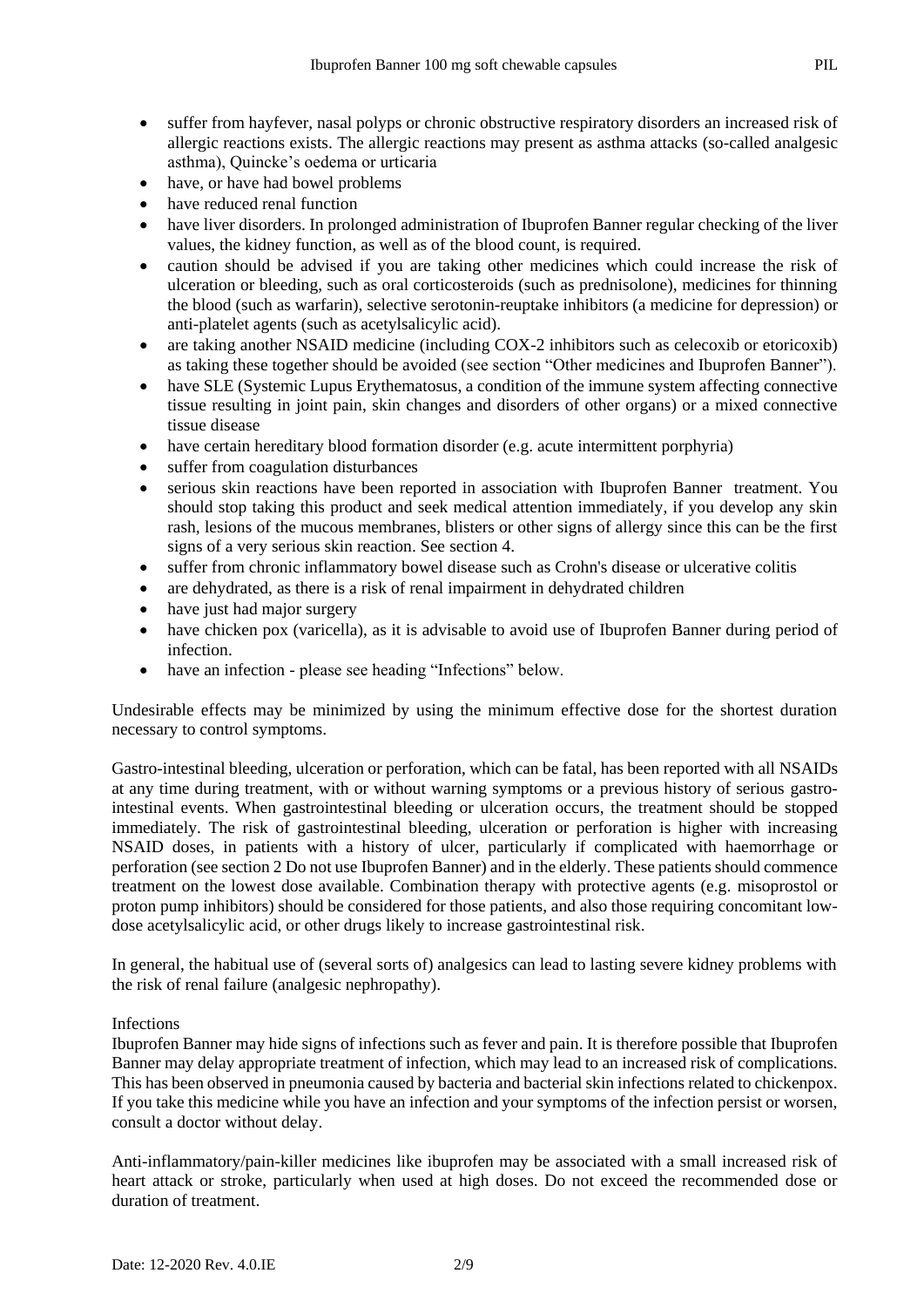You should discuss your treatment with your doctor or pharmacist before taking Ibuprofen Banner if you: - have heart problems including heart failure, angina pectoris (chest pain), or if you have had a heart attack, bypass surgery, peripheral artery disease (poor circulation in the legs or feet due to narrow or blocked arteries), or any kind of stroke (including 'mini-stroke' or transient ischaemic attack "TIA"). - have high blood pressure, diabetes, high cholesterol, have a family history of heart disease or stroke, or if you are a smoker.

Prolonged use of any type of painkiller for headaches can make them worse. If this situation is experienced or suspected, medical advice should be obtained, and treatment should be discontinued. The diagnosis of medication overuse headache (MOH) should be suspected in patients who have frequent or daily headaches despite (or because of) the regular use of headache medications.

## **If you are an adult taking this medicine**

The warnings and information given in this section apply and in addition the following:

- ibuprofen belongs to a group of medicines which may impair fertility in women. This is reversible on stopping the medicine. It is unlikely that this medicine, used occasionally, will affect your chances of becoming pregnant, however, tell your doctor before taking this medicine if you have problems becoming pregnant
- you should only take this product on a doctor's advice during the first 6 months of pregnancy
- medicines such as Ibuprofen Banner may be associated with a small increased risk of heart attack ("myocardial infarction") or stroke. Any risk is more likely with high doses and prolonged treatment. Do not exceed the recommended dose or duration of treatment
- if you have heart problems, previous stroke or think that you might be at risk of these conditions (for example if you have high blood pressure, diabetes or high cholesterol or are a smoker) you should discuss your treatment with your doctor or pharmacist
- if you have a blood coagulation disorder or if you have another bleeding disorder you should discuss your treatment with your doctor or pharmacist

## **Elderly**

The elderly have an increased risk of adverse events when taking NSAIDs, particularly those relating to the stomach and bowel. See section 4 'possible side effects' for more information.

Patients with a history of gastro-intestinal toxicity, particularly when elderly, should report any unusual abdominal symptoms (especially gastrointestinal bleeding) particularly in the initial stages of treatment.

## **Other medicines and Ibuprofen Banner**

Tell your doctor or pharmacist if you or your child are taking, have recently taken or might take any other medicines.

Ibuprofen Banner may affect or be affected by some other medicines. For example:

- medicines that are anti-coagulants (i.e. thin blood/prevent clotting e.g. acetylsalicylic acid, warfarin, ticlopidine)

- medicines that reduce high blood pressure (ACE-inhibitors such as captopril, beta-blockers such as atenolol medicines, angiotensin-II receptor antagonists such as losartan)

Some other medicines may also affect or be affected by the treatment of Ibuprofen Banner. You should therefore always seek the advice of your doctor or pharmacist before you use Ibuprofen Banner with other medicines.

| Other NSAIDs including COX-2 inhibitors        | Since this may increase the risk of side effects     |
|------------------------------------------------|------------------------------------------------------|
| Digoxin (for heart insufficiency)              | Since the effect of digoxin may be enhanced          |
| Glucocorticoids (medicinal products containing | Since this may increase the risk of gastrointestinal |
| cortisone or cortisone-like substances)        | ulcers or bleeding                                   |
| Anti-platelet agents                           | Since this may increase the risk of bleeding         |

Especially if it regards one of the following medicines: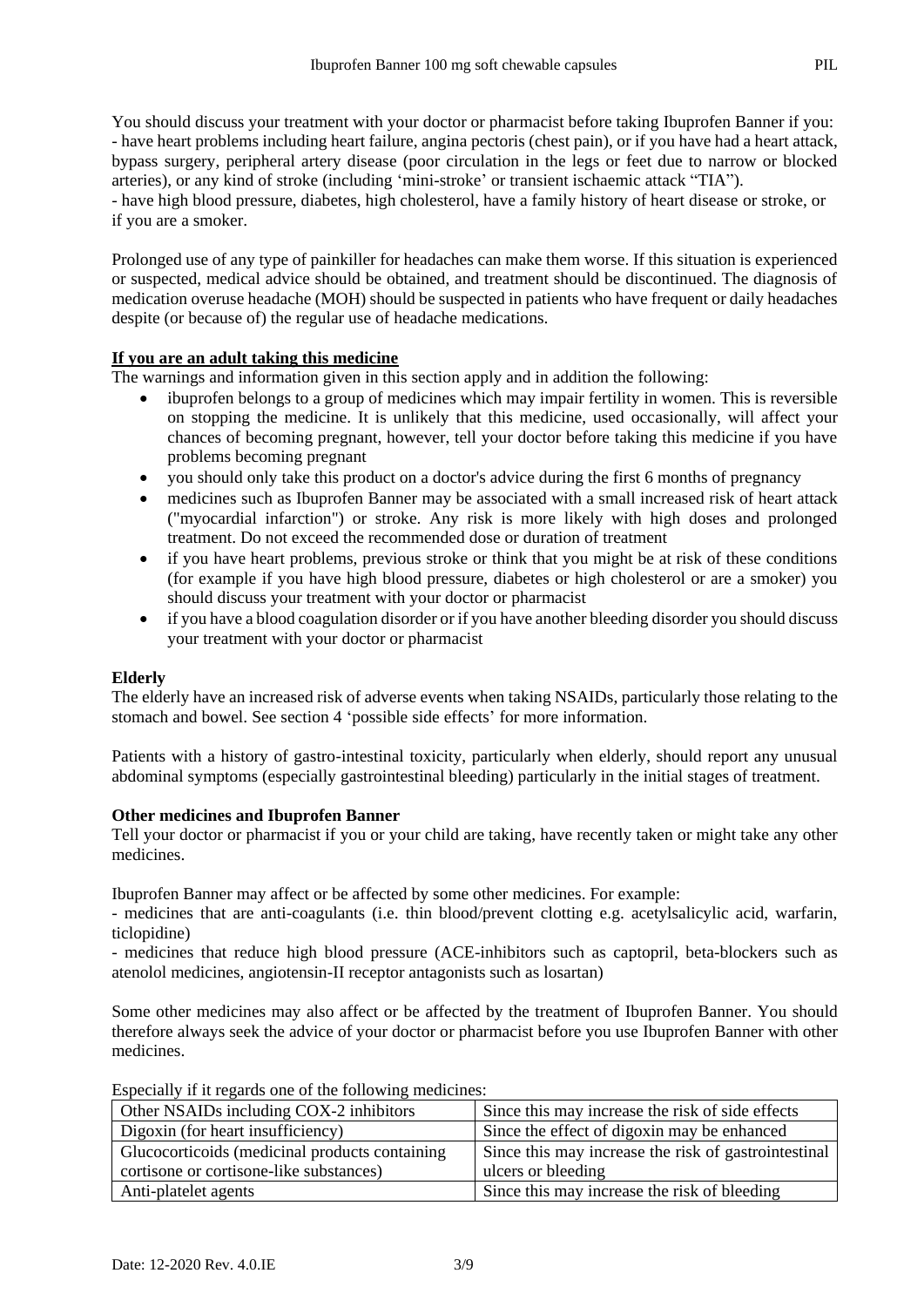| Acetylsalicylic acid (low dose)                                  | Since the blood-thinning effect may be impaired                                                    |  |
|------------------------------------------------------------------|----------------------------------------------------------------------------------------------------|--|
| Medicines for thinning the blood (such as                        | Since ibuprofen may enhance the effects of these                                                   |  |
| warfarin)                                                        | medicines                                                                                          |  |
| Phenytoin (for epilepsy)                                         | Since the effect of phenytoin may be enhanced                                                      |  |
| Selective serotonin reuptake inhibitors                          | As these may increase the risk of gastrointestinal                                                 |  |
| (medicines used for depression)                                  | bleeding                                                                                           |  |
| Lithium (a medicine for manic depressive illness                 | Since the effect of lithium may be enhanced                                                        |  |
| and depression)                                                  |                                                                                                    |  |
| Probenecid and sulfinpyrazones (medicines for                    | Since the excretion of ibuprofen may be delayed                                                    |  |
| gout)                                                            |                                                                                                    |  |
| Medicines for high blood pressure and water                      | Since ibuprofens may diminish the effects of these                                                 |  |
| tablets                                                          | medicines and there could be a possible increased                                                  |  |
|                                                                  | risk for the kidney                                                                                |  |
| Potassium sparing diuretics e.g. amiloride,                      | Since this may lead to hyperkalaemia                                                               |  |
| potassium canreoate, spironolactone, triamterene.                |                                                                                                    |  |
| medicine<br>for<br>Methotrexate<br>$(a -$<br>cancer<br><b>or</b> | Since the effect of methotrexate may be enhanced                                                   |  |
| Mifepristone<br>rheumatism)<br>(for<br>pregnancy                 | Since the effect of mifepristone may be reduced                                                    |  |
| termination)                                                     |                                                                                                    |  |
| Tacrolimus and cyclosporine (immunosuppressive<br>medicines)     | Since kidney damage may occur                                                                      |  |
| Zidovudine: (a medicine for treating HIV/Aids)                   |                                                                                                    |  |
|                                                                  | Since the use of Ibuprofen Banner may result in<br>an increased risk of bleeding into a joint or a |  |
|                                                                  | bleeding that leads to swelling in HIV $(+)$                                                       |  |
|                                                                  | haemophiliacs                                                                                      |  |
| Sulfonylureas (antidiabetic medicines)                           | Since the blood sugar levels can be affected                                                       |  |
| Quinolone antibiotics                                            | Since the risk for convulsions (fits) may be                                                       |  |
|                                                                  | increased                                                                                          |  |
| Voriconazole and fluconazole (CYP2C9                             | Since the effect of ibuprofen may increase.                                                        |  |
| inhibitors) used for fungal infections                           | Reduction of the ibuprofen dose should be                                                          |  |
|                                                                  | considered, particularly when high-dose ibuprofen                                                  |  |
|                                                                  | administered with either voriconazole or<br>is                                                     |  |
|                                                                  | fluconazole.                                                                                       |  |
| Aminoglycosides                                                  | NSAIDs may decrease the excretion of                                                               |  |
|                                                                  | aminoglycosides                                                                                    |  |
| Baclofen (medicine for treating spasticity)                      | Baclofen toxicity may develop after starting                                                       |  |
|                                                                  | ibuprofen                                                                                          |  |
| Ritonavir (medicine for treating HIV infection)                  | Ritonavir may increase the plasma concentrations                                                   |  |
|                                                                  | of NSAIDs                                                                                          |  |
| Cholestyramine                                                   | At concomitant administration of ibuprofen and                                                     |  |
|                                                                  | cholestyramine the absorption of ibuprofen is                                                      |  |
|                                                                  | delayed and decreased. The medicines should be                                                     |  |
|                                                                  | administered with a few hours interval.                                                            |  |

#### **Ibuprofen Banner with alcohol**

You should not drink alcohol while using Ibuprofen Banner. Some side effects, such as those affecting the gastrointestinal tract or the central nervous system can be more likely when alcohol is taken at the same time as Ibuprofen Banner.

## **Pregnancy, breast-feeding and fertility**

If you are pregnant or breast-feeding, think you may be pregnant or are planning to have a baby, ask your doctor or pharmacist for advice before taking this medicine.

## **Pregnancy**

Do not use this medicine if you are in the last 3 months of pregnancy. Avoid the use of this medicine in the first 6 months of pregnancy unless your doctor advises you otherwise.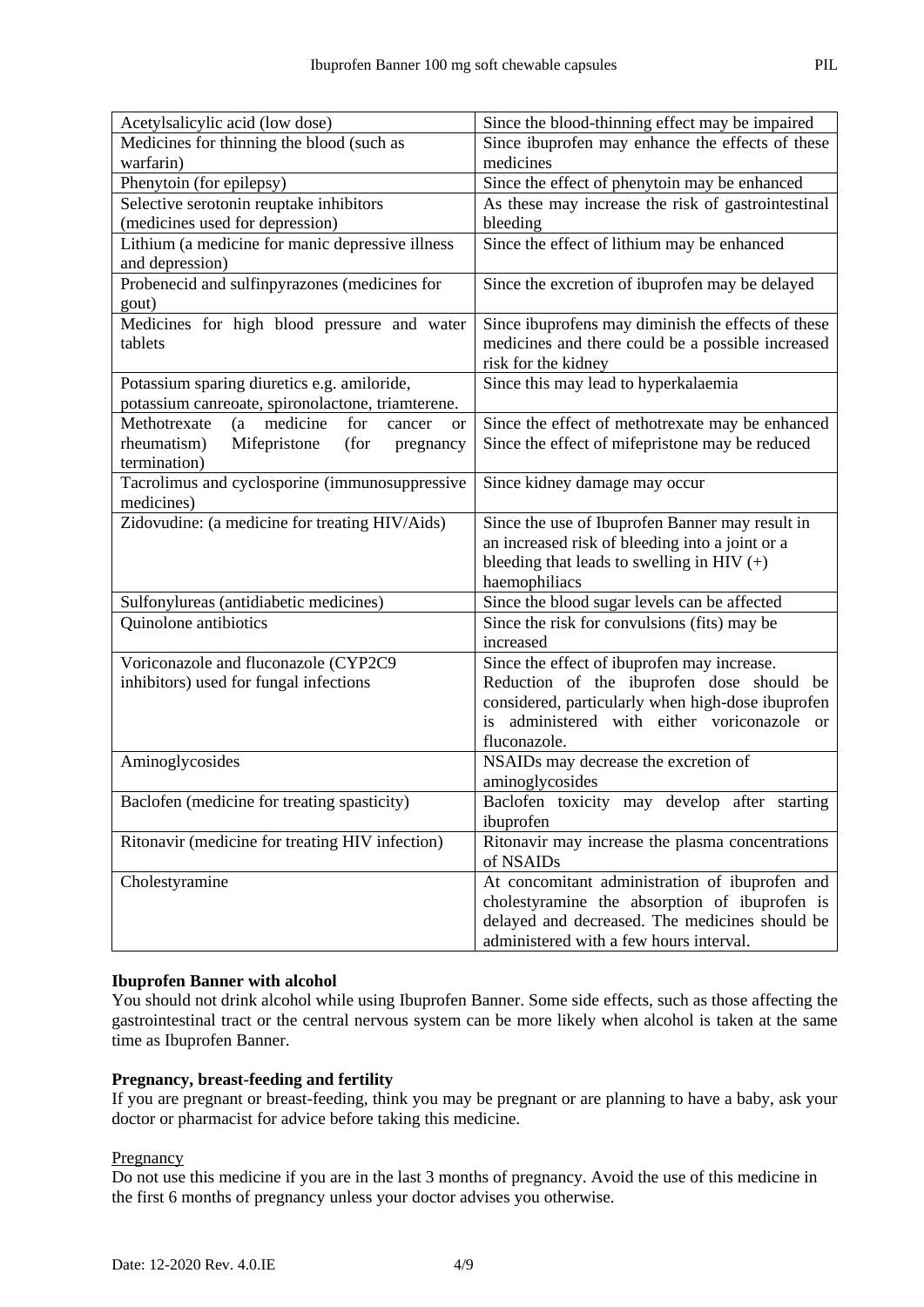#### Breast-feeding

Only small amounts of ibuprofen and its decomposition products pass into breast milk. Ibuprofen Banner may be used during breast-feeding, if it is used at the recommended dose and for the shortest possible time.

### Fertility

Ibuprofen Banner belongs to a group of medicines (NSAIDs) which may impair the fertility in women. This effect is reversible on stopping the medicine.

#### **Driving and using machines**

For short-term use this medicine has no or negligible influence on the ability to drive and use machines.

**Ibuprofen Banner contains soya lecithin.** If you are allergic to peanut or soya, do not use this medicinal product.

**Ibuprofen Banner contains glucose** and **sucrose**. If you have been told by your doctor that you have an intolerance to some sugars, contact your doctor before taking this medicinal product.

**Ibuprofen Banner** contains less than 1 mmol sodium (23 mg) per soft chewable capsule, that is to say essentially 'sodium-free'.

#### **3. How to take Ibuprofen Banner**

Always take this medicine exactly as described in this leaflet or as your doctor or pharmacist has told you. Check with your doctor or pharmacist if you are not sure.

Ibuprofen Banner is for oral use. The capsules should be chewed and then swallowed. No water needed.

#### This medicine is for short term use only.

The minimum effective dose should be used for the shortest time necessary to relieve symptoms. If you have an infection, consult a doctor without delay if symptoms (such as fever and pain) persist or worsen (see section 2).

## **It is not recommended to use this medicine in children under 7 years of age or in children weighing less than 20 kg.**

#### **Children from 20 to 39 kg (7 – 11 years):**

The recommended dose is as follows:

In children ibuprofen is dosed depending on body weight, as a rule with 5 to 10 mg/kg body weight as a single dose to a maximum of 20- 30 mg/kg body weight as the total daily dose.

| <b>Child Body</b>                                                                                  | Age (Years) | <b>Single dose</b> | <b>Maximum daily</b> |
|----------------------------------------------------------------------------------------------------|-------------|--------------------|----------------------|
| Weight (kg)                                                                                        |             |                    | dose                 |
| $20-29$                                                                                            | $7-9$       | 200 mg ibuprofen   | 600 mg ibuprofen     |
|                                                                                                    |             | (corresponding to  | (corresponding to    |
|                                                                                                    |             | 2 capsules)        | 6 capsules)          |
| $30-39$                                                                                            | $10 - 11$   | 300 mg ibuprofen   | 900 mg ibuprofen     |
|                                                                                                    |             | (corresponding to  | (corresponding to    |
|                                                                                                    |             | 3 capsules)        | 9 capsules)          |
| Doses should be given approximately every 6 to 8 hours, (or with a minimum of 6 hours between each |             |                    |                      |
| dose) if required                                                                                  |             |                    |                      |
| WARNING: Do not exceed the stated dose.                                                            |             |                    |                      |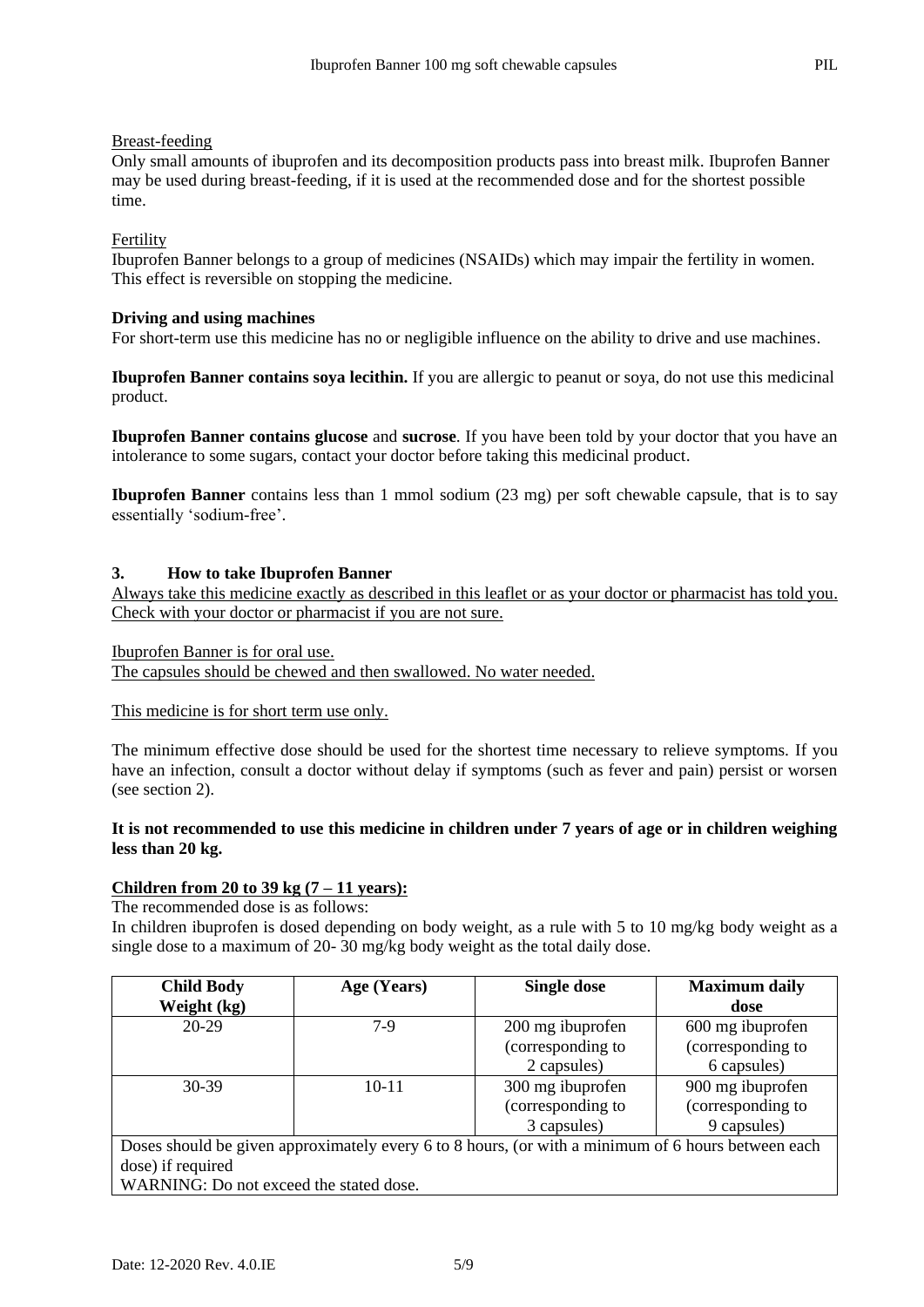## Adults and adolescents  $\geq 40$  kg (12 years and above):

Initial dose, 200 mg or 400 mg ibuprofen. If necessary, additional doses of 200 mg or 400 mg ibuprofen (2 or 4 capsules) can be taken. The respective dosing interval should be chosen in line with the observed symptoms and the maximum recommended daily dose. It should not be below 6 hours. A total dose of 1200 mg ibuprofen should not be exceeded in any 24-hour period.

| <b>Body weight</b>               | Single dose                        | <b>Maximum daily dose</b> |
|----------------------------------|------------------------------------|---------------------------|
| (Age)                            |                                    |                           |
| $\geq 40$ kg                     | 200 mg or 400 mg ibuprofen         | 1200 mg ibuprofen         |
| (Adults and adolescents from 12) | (corresponding to 2 or 4 capsules) | (corresponding to 12)     |
| years)                           |                                    | capsules)                 |

In children and adolescents aged 7 to 17 years, consult a doctor if the product is required for more than 3 days or if the symptoms worsen. In adults, consult a doctor if the product is required for more than 3 days in case of fever or for more than 4 days in case of pain or if the symptoms worsen.

## **If you take more Ibuprofen Banner than you should**

If you have taken more Ibuprofen Banner than you should, or if children have been taken medicine by accident always contact a doctor or nearest hospital to get an opinion of the risk and advice on action to be taken. The symptoms can include nausea, stomach pain, vomiting (may be blood streaked), ringing in the ears, headache, confusion, shaky eye movement (nystagmus) or more rarely diarrhoea. In addition, at high doses, vertigo, blurred vision, low blood pressure, excitation, disorientation, coma, hyperkalaemia (raised blood potassium levels), increased prothrombin time/INR, acute renal failure, liver damage, respiratory depression, cyanosis, exacerbation of asthma in asthmatics, drowsiness, chest pain, palpitations, loss of consciousness, convulsions (mainly in children), weakness and dizziness, blood in urine, cold body feeling and breathing problems have been reported.

## **If you forget to take Ibuprofen Banner**

**Do not take a double dose** to make up for a forgotten dose.

If you have any further questions on the use of this medicine, ask your doctor or pharmacist.

## **4. Possible side effects**

Like all medicines, this medicine can cause side effects, although not everybody gets them.

Side effects may be minimised by taking the lowest dose for the shortest time necessary to relieve the symptoms. Although side effects are uncommon, your child may get one of the known side effects of NSAIDs. If they do, or if you have concerns, stop giving this medicine to your child and talk to your doctor as soon as possible. Elderly people using this product are at increased risk of developing problems associated with side effects.

## **STOP USING this medicine and seek immediate medical help if you develop:**

- **signs of intestinal bleeding** such as: severe pain in the abdomen, black tarry stools, vomiting blood or dark particles that look like coffee grounds.
- **signs of rare but serious allergic reaction** such as worsening of asthma, unexplained wheezing or shortness of breath, swelling of the face, tongue or throat, difficulty breathing, racing heart, drop in blood pressure leading to shock. These can happen even on first use of this medicine. If any of these symptoms occur, call a doctor at once.
- **severe skin reactions** such as rashes covering the whole body, peeling, blistering or flaking skin including a severe skin reaction known as DRESS syndrome (frequency not known). Symptoms of DRESS include: skin rash, fever, swelling of lymph nodes and an increase of eosinophils (a type of white blood cells).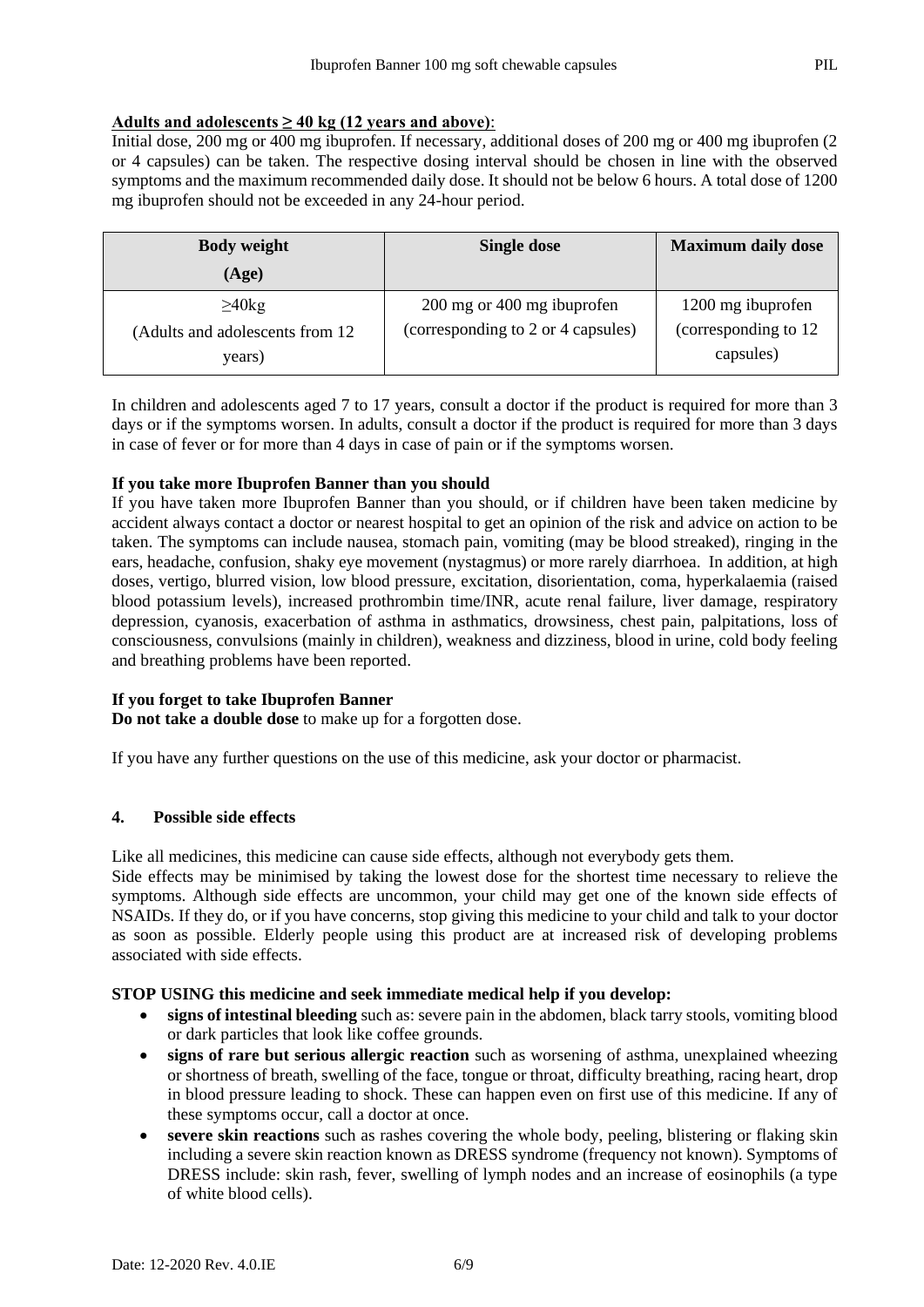## **Tell your doctor if you have any of the following side effects, they become worse or you notice any effects not listed.**

**Common** (may affect up to 1 to 10 people)

 Stomach and intestinal complaints such as as acid burn, stomach pain and nausea, indigestion, diarrhoea, vomiting, flatulence (wind) and constipation and slight blood losses in stomach and/or bowel that may cause anaemia in exceptional cases.

**Uncommon** (may affect up to 1 to 100 people)

- gastrointestinal ulcers, perforation or bleeding, inflammation of the mucous membrane of the mouth with ulceration, worsening of existing bowel disease (colitis or Crohn's disease), gastritis
- headache, dizziness, sleeplessness, agitation, irritability or tiredness
- visual disturbances
- various skin rashes
- hypersensitivity reactions with hives and itch

**Rare** (may affect up to 1 to 1000 people)

- $\bullet$  tinnitus (ringing in the ears)
- increased urea concentrations in blood, pain in the flanks and/or the abdomen, blood in the urine and a fever may be signs of damage to kidneys (papillary necrosis)
- increased uric acid concentrations in the blood
- decreased haemoglobin levels

**Very rare** (may affect up to 1 in 10,000 people)

- oesophagitis, pancreatitis, and formation of intestinal diaphragm-like strictures
- heart failure, heart attack and swelling in the face or hands (oedema)
- passing less urine than normal and swelling (especially in patients with high blood pressure or reduced kidney function), swelling (oedema) and cloudy urine (nephrotic syndrome); inflammatory kidney disease (interstitial nephritis) that may lead to acute kidney failure. If one of the abovementioned symptoms occur or if you have a general miserable feeling, stop taking Ibuprofen Banner and consult your doctor immediately as these could be first signs of a kidney damage or kidney failure.
- Psychotic reactions, depression
- high blood pressure, vasculitis
- palpitations
- liver dysfunction, damage to the liver (first signs could be discoloration of the skin), especially during long-term treatment, liver failure, acute inflammation of the liver (hepatitis)
- problems in the blood cell production first signs are: fever, sore throat, superficial mouth ulcers, flulike symptoms, severe exhaustion, nose and skin bleeding and unexplained bruising. In these cases, you must stop the therapy immediately and consult a doctor. Any self-treatment with pain killers or medicinal products that reduce fever (antipyretic medicinal products) mustn't be done.
- severe skin infections and soft tissue complications during chicken pox (varicella) infection
- worsening of infection-related inflammations (e.g. necrotizing fasciitis) associated with the use of certain painkillers (NSAIDs) has been described. If signs of an infection occur or get worse, you must go to the doctor without delay. It is to be investigated whether there is an indication for an anti-infective/ antibiotic therapy
- symptoms of aseptic meningitis with stiff neck, headache, nausea, vomiting, fever or clouding of consciousness have been observed when using ibuprofen. Patients with auto-immune disorders (SLE, mixed connective tissue disease) may be more likely to be affected. Contact a doctor at once, if these occur.
- severe forms of skin reactions such as skin rash with redness and blistering (e.g. Stevens-Johnson syndrome, erythema multiforme, toxic epidermal necrolysis/Lyell's syndrome), hair loss (alopecia)

**Not known:** (frequency cannot be estimated from the available data)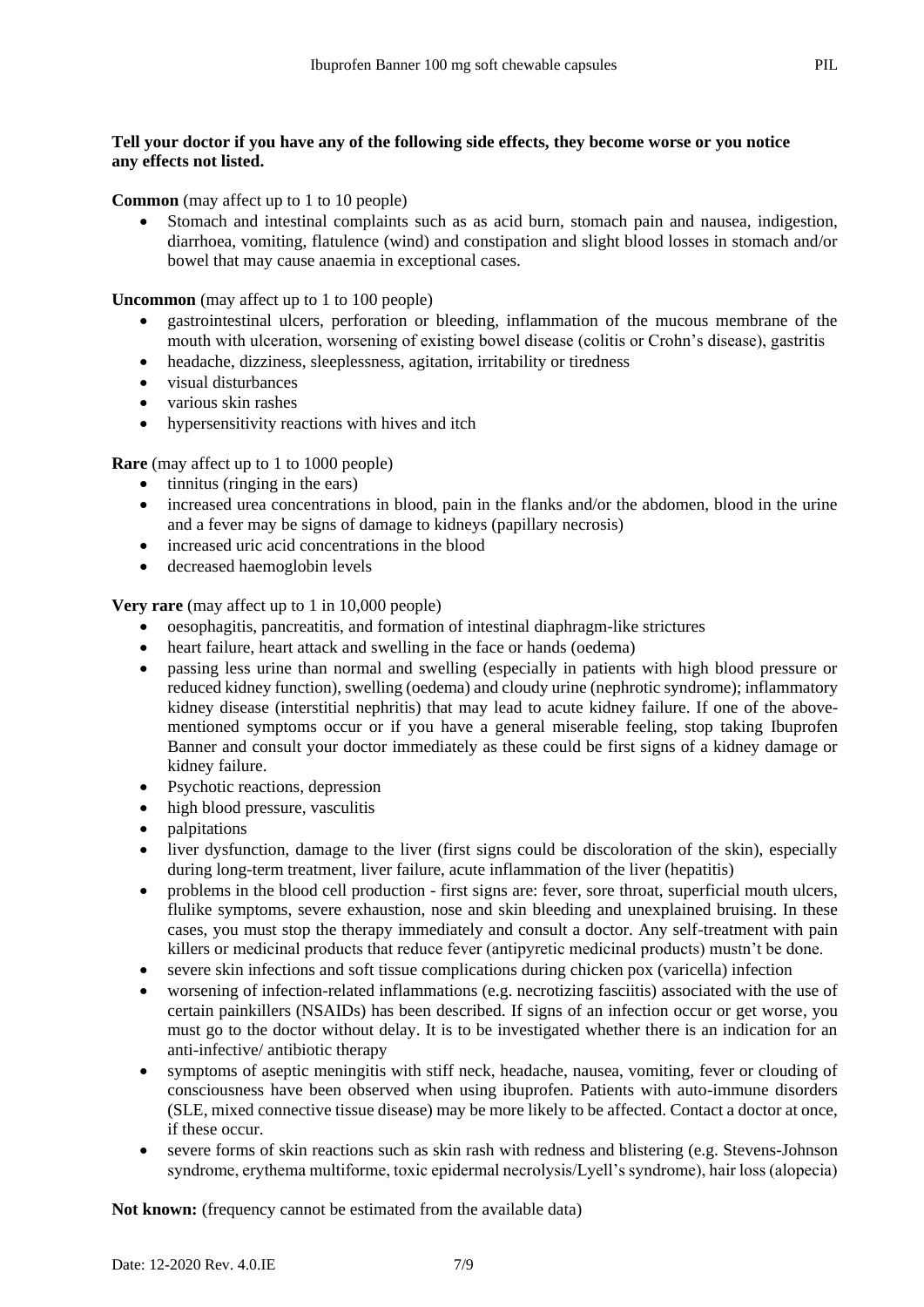- Respiratory tract reactivity comprising asthma, bronchospasm or dyspnoea.
- A severe skin reaction know as DRESS syndrome can occur. Symptoms of DRESS include: skin rash, fever, swelling of lymph nodes and an increase of eosinophils (a type of white blood cells). A red, scaly widespread rash with bumps under the skin and blisters mainly localized on the skin folds, trunk, and upper extremities accompanied by fever at the initiation of treatment (acute generalised exanthematous pustulosis). Stop using Ibuprofen Banner 100 mg capsules if you develop these symptoms and seek medical attention immediately. See also section 2;
- the skin becomes sensitive to light.

Medicines such as this may be associated with a small increased risk of heart attack (myocardial infarction) or stroke.

#### **Reporting of side effects**

If you get any side effects, talk to your doctor or pharmacist. This includes any possible side effects not listed in this leaflet. You can also report side effects directly via the national reporting system. By reporting side effects you can help provide more information on the safety of this medicine.

#### **5. How to store Ibuprofen Banner**

Do not store above 30°C.

Keep this medicine out of the sight and reach of children.

Do not use this medicine after the expiry date which is stated on the carton. The expiry date refers to the last day of that month.

Do not throw away any medicines via wastewater or household waste. Ask your pharmacist how to throw away medicines you no longer use. These measures will help protect the environment.

## **6. Contents on the pack and other information**

#### **What Ibuprofen Banner contains**

- The active substance is ibuprofen. Each chewable capsule contains 100 mg of ibuprofen
- The other ingredients are: Gelatin, Purified water, Glucose liquid, Sucrose, Fumaric acid (E297), Sucralose, Citric acid (E330), Acesulfame K (E950), Disodium edetate, Glycerin, Natural Orange Flavour\* and Opacode White NS-78-18011\*\*

\*The flavour contains: (R)-p-mentha-1,8-diene (d-limonene), Ethyl acetate and Alpha-Pinene

\*\*The ink contains: Purified water, titanium dioxide (E171), propylene glycol, isopropyl alcohol, HPMC 2910/hypromellose 3cP (E464)

Processing aids: Medium chain triglyerides, isopropyl alcohol and soya lecithin.

#### **What Ibuprofen Banner looks like and contents of the pack**

Ibuprofen Banner is a light to dark yellow, square shaped chewable soft gelatin capsule with a hashtag (#) in white ink.

Ibuprofen Banner is available in PVC/PE/PVdC/Al blisters. Packs of 2, 4, 6, 8, 10, 12, 14, 16, 18, 20, 22, 24, 26, 28, 30, 32 and 48 capsules. Not all pack sizes may be marketed.

## **Marketing Authorisation Holder and Manufacturer Marketing Authorisation Holder:**

Patheon Softgels B.V. (trading as Banner Pharmacaps Europe) De Posthoornstraat 7 5048 AS Tilburg